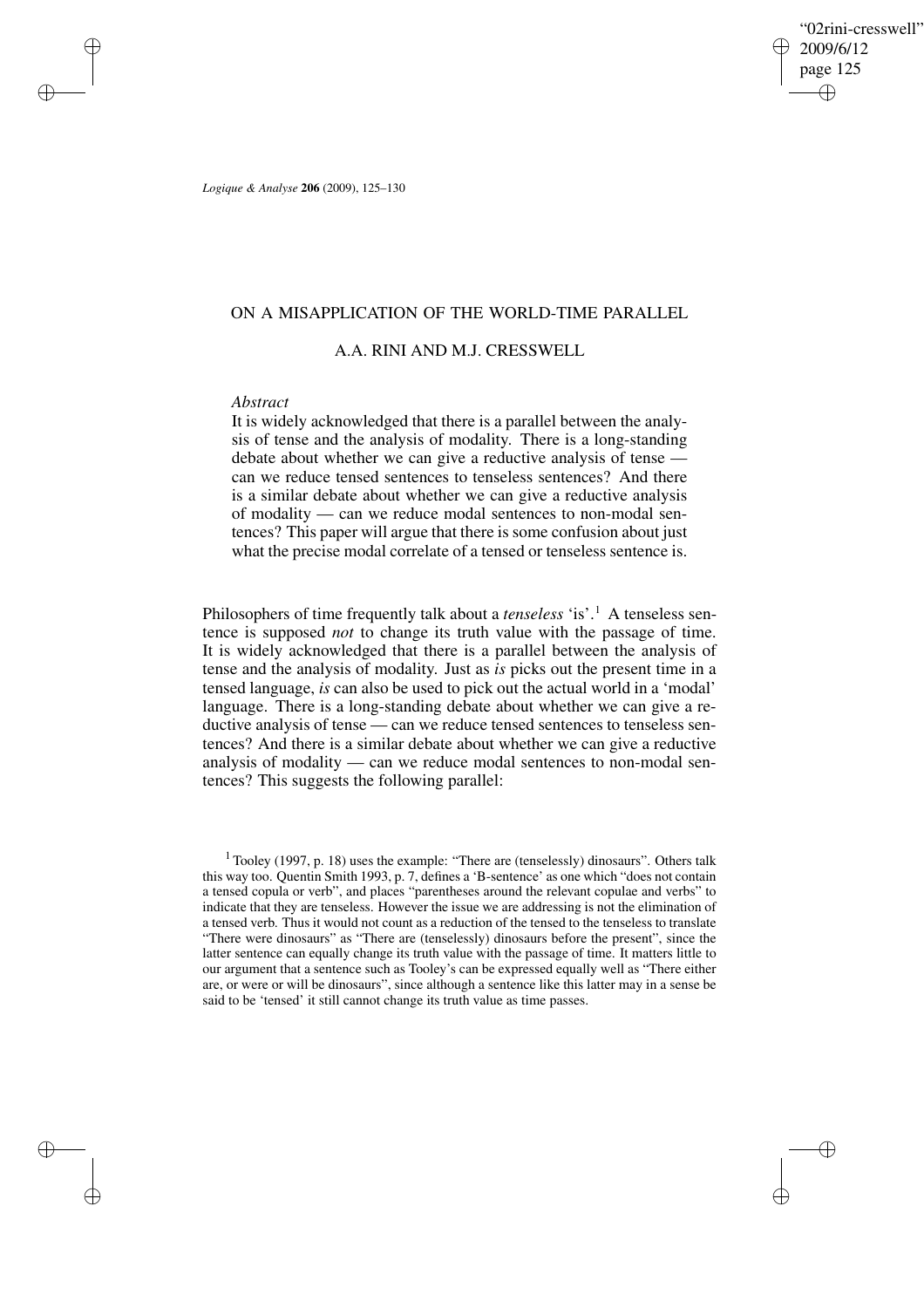"02rini-cresswell" 2009/6/12 page 126 ✐ ✐

✐

✐

126 A.A. RINI AND M.J. CRESSWELL

## FIRST TRY:

corresponding to a tensed sentence is a modal sentence, and corresponding to a tenseless sentence is a *non-modal* (or 'categorical') sentence,

where a non-modal sentence is a sentence whose truth value is supposed to be based irreducibly in the actual. Sider 2003 tries to motivate this kind of modal reductionism:

*Sider 2003, p. 184:*

Reductionism is required by any ontology that claims to give a comprehensive account of reality in terms of primitive entities and notions that do not include modal notions.

Dyke 2007 notes the similarity between the modal and temporal reductionist projects:

## *Dyke 2007, p. 279f:*

Here we begin to see parallels between the modal and temporal debates. Early on in the temporal debate the question at issue was whether tensed language could be reduced to or replaced by tenseless language. The significance of this linguistic issue, however, was taken to be that it had implications for the metaphysical nature of time. Here, in the debate about modality, the question at issue is whether modal language can be reduced to or replaced by nonmodal language. The significance of this linguistic issue is taken to be that it has implications for the question of whether modal entities exist in reality.

Thus one might try to 'reduce' modal properties — like say fragility — to supposedly non-modal properties — like say having a certain physical structure.<sup>2</sup> The business of reduction then turns towards explanations which attempt to eliminate loaded 'modal' expressions, replacing them by what are (somehow or other) supposed to be less loaded expressions, about some supposedly *more basic* non-modal reality. For instance, in order to progress with the reductionist scheme, we would be supposed to replace a sentence like

[i] This glass is fragile

 $2$  See for instance Sider 2001, p. 41f, and 2003, p. 185; and also Mondadori and Morton 1976, pp. 240–242. Melia 2003, p. 13, attributes such a view to Quine.

✐

✐

✐

✐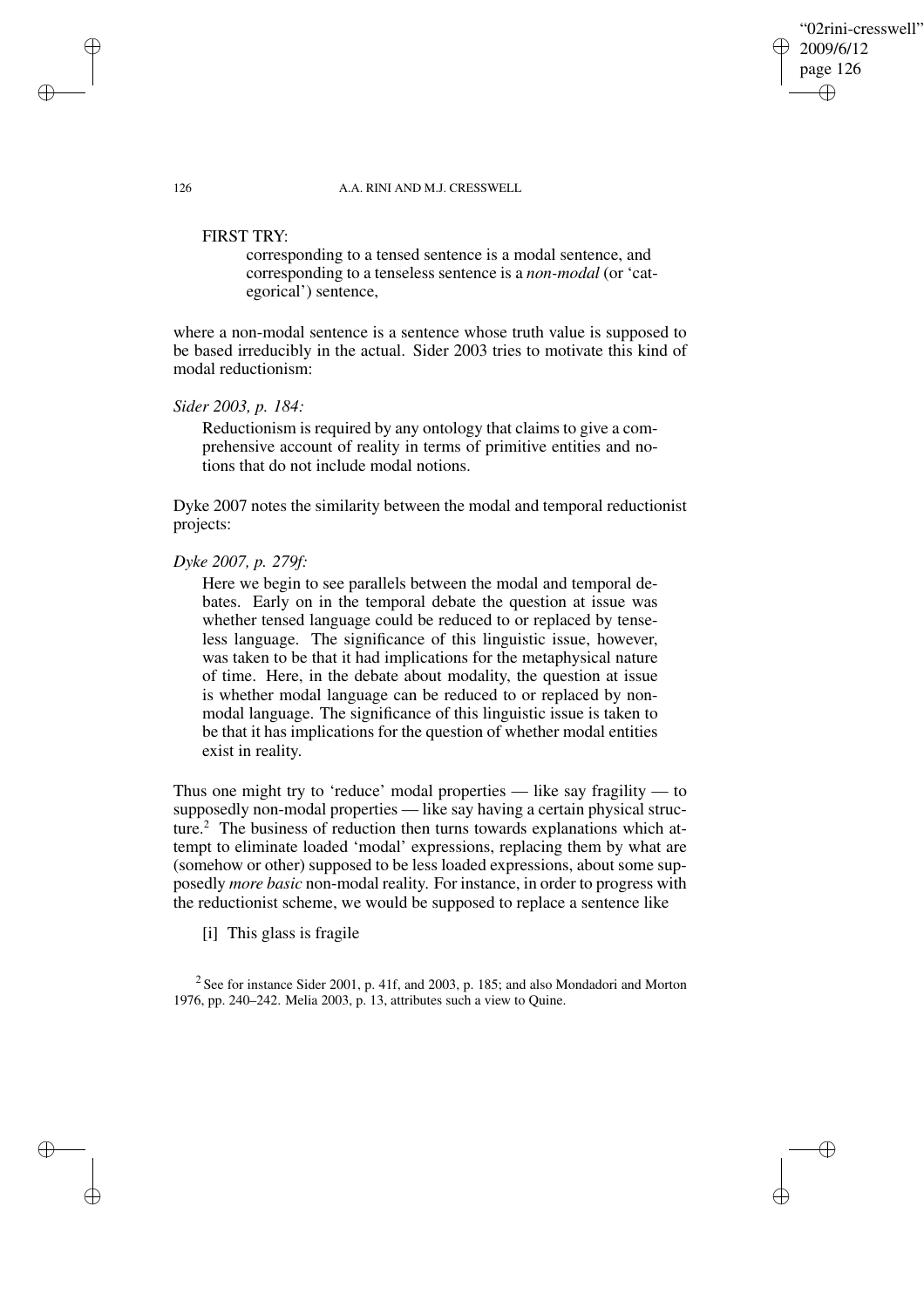✐

✐

— meaning something like that this glass would break if it were dropped, even though it is never in fact dropped — with something like

[ii] This glass has a certain molecular structure.

Whether a particular object has a certain physical structure is a contingent fact.<sup>3</sup> Trying to give an analysis of such a contingent fact in terms of another contingent fact would be as if we were using one tensed fact to provide the analysis of another tensed fact. And this is what's been missed. The first try is not what the parallel is. We can't proceed from here. We have to address a prior question. *What is the parallel to a tenseless sentence?* It is *not* a non-modal sentence. It is *not* a categorical sentence. It is a *non-contingent* sentence. The logical parallel between time and modality works like this:

### SECOND TRY:

✐

✐

✐

✐

corresponding to a tensed sentence is a contingent sentence, and corresponding to a tenseless sentence is a non-contingent sentence.

What exactly is a non-contingent sentence? It is a sentence which does not change its truth value from world to world.<sup>4</sup> While it may seem strange to reduce the contingent to the non-contingent, this is precisely what Lewis 1970 described as the 'indexical theory of actuality' in his comments on Prior 1968.<sup>5</sup> More importantly, it is exactly analogous to the reduction of

<sup>3</sup> One might deny this by claiming that 'glass' *by necessity* has a certain structure. The contingent fact would then have to be that this particular object, which happens to be a glass, would break if dropped, and it would be *this* contingent fact which would be given an equally contingent reduction.

 $4$  In distinguishing between a contingent sentence and a non-contingent sentence, we have talked of a truth value with respect to a world, and there is a lot of suspicion about possible worlds. In a similar fashion some philosophers of time — the so-called 'presentists' — are suspicious of other times (see for instance Prior 1967, p. 188f). So instead of speaking of a (semantically) tensed sentence as a sentence whose truth value can change over time, we could say instead that it is a sentence which happens to be true (or false) now but didn't use to be so. The corresponding modal situation would be a sentence which happens to be actually true (or false), but which might not have been so — i.e., a contingent sentence.

 $<sup>5</sup>$  Prior had written (1968 p. 191):</sup>

I wonder whether anybody wants to put forward anything like the following as a piece of serious metaphysics: There really are such objects as possible worlds, and what we loosely describe as propositions of modal logic are in fact predicates of which these objects are the subjects.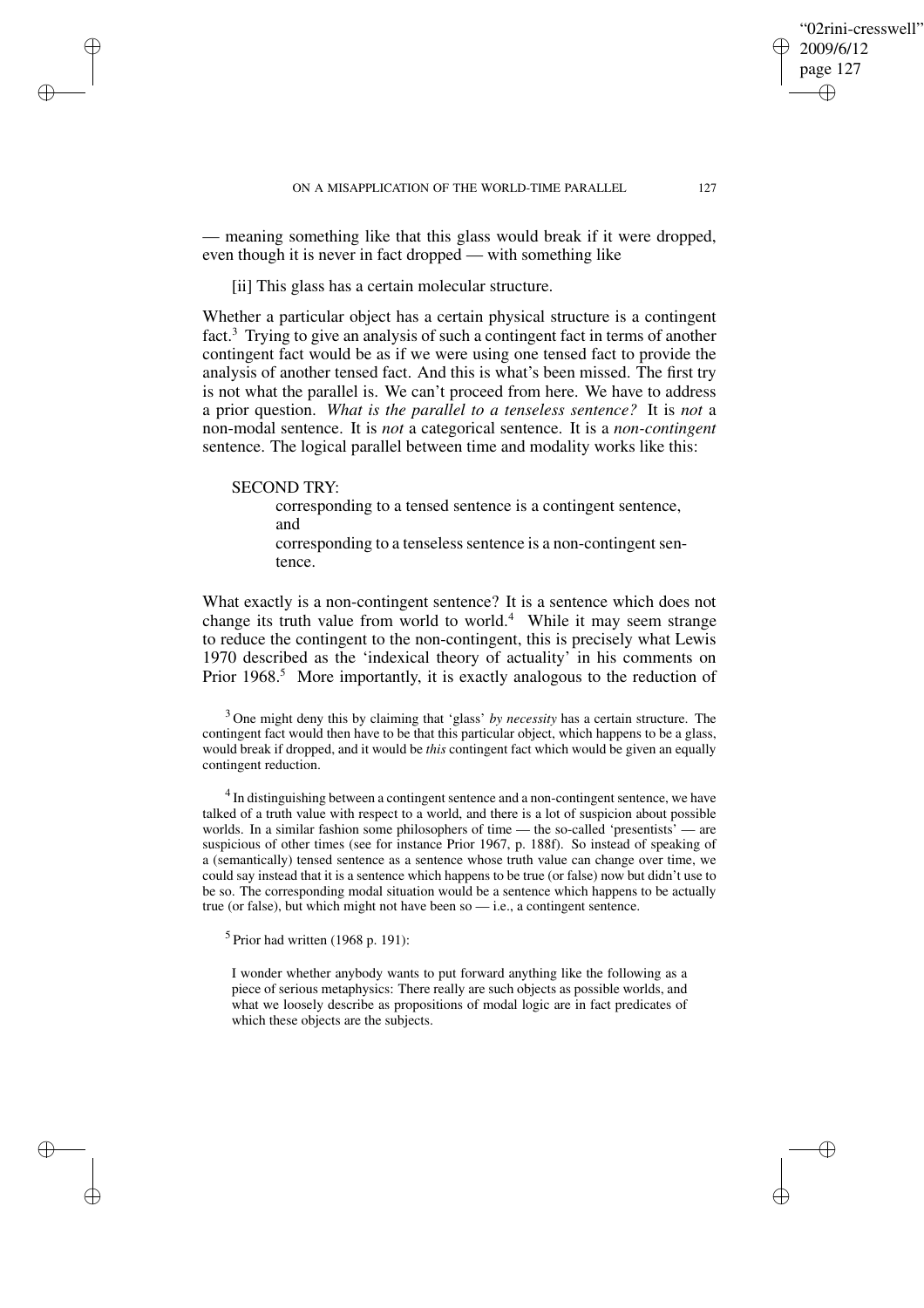"02rini-cresswell" 2009/6/12 page 128 ✐ ✐

✐

✐

#### 128 A.A. RINI AND M.J. CRESSWELL

the tensed to the tenseless by those who call themselves the followers of the 'new B theory of time'.<sup>6</sup> Whatever one may say about the standard attempts to reduce the modal to the non-modal, one thing they have in common is that, except for Lewis's modal realism (Lewis 1986a), they do not attempt to reduce the contingent to the non-contingent.

In the above discussion we have talked rather loosely — sometimes in terms of sentences, and sometimes in terms of 'facts' — and we have described reduction as if it were a kind of translation. Dyke 2007 is concerned to argue that there is no need to require a translation of each modal sentence into non-modal language. And indeed the first try can easily be put in nonlinguistic terms. All we need is to answer 'no' to the question:

(1) Can there be two worlds which coincide in all their *non-modal* facts, but differ in their modal facts?<sup>7</sup>

The temporal analogue would seem to be

(2) Can there be two times which coincide in all their *tenseless* facts, but differ in their tensed facts?

What exactly does (2) mean? If a tenseless fact is one which does not change its truth value from time to time — a truth which is always so — then the answer to (2) is a trivial 'yes', and so the parallel might appear to break down. However, that is the sense in which the modal correlate of a tenseless fact is a non-contingent fact — a fact which does not change its truth value from

He follows this up on p. 192 with

... this seems a tall story, and as I have said, I doubt whether anyone seriously believes it. But plenty of people believe an exactly similar story about tenses, i.e. believe that tensed propositions are predicates of "instants", and that there is really is — an instant at which I unalterably "am" drinking.

In footnote 6 on p. 185 of Lewis 1970, Lewis says, "A.N. Prior states the indexical theory of actuality in [Prior 1968] but, sadly, he goes on to say 'this seems a tall story, and ... I doubt whether anyone seriously believes it."'

 $<sup>6</sup>$  See for instance Mellor 1981. The new B-theory distinguishes itself from such views as</sup> that of Russell 1915 who seems to have supposed that every tensed sentence could be translated into a semantically equivalent untensed sentence. The new B theory explains tensed truth in terms of truth at a time, in just the way that you can explain modal truth in terms of truth in a world.

 $7$  For an elaboration of this see Melia 2003, pp. 1–4.

✐

✐

✐

✐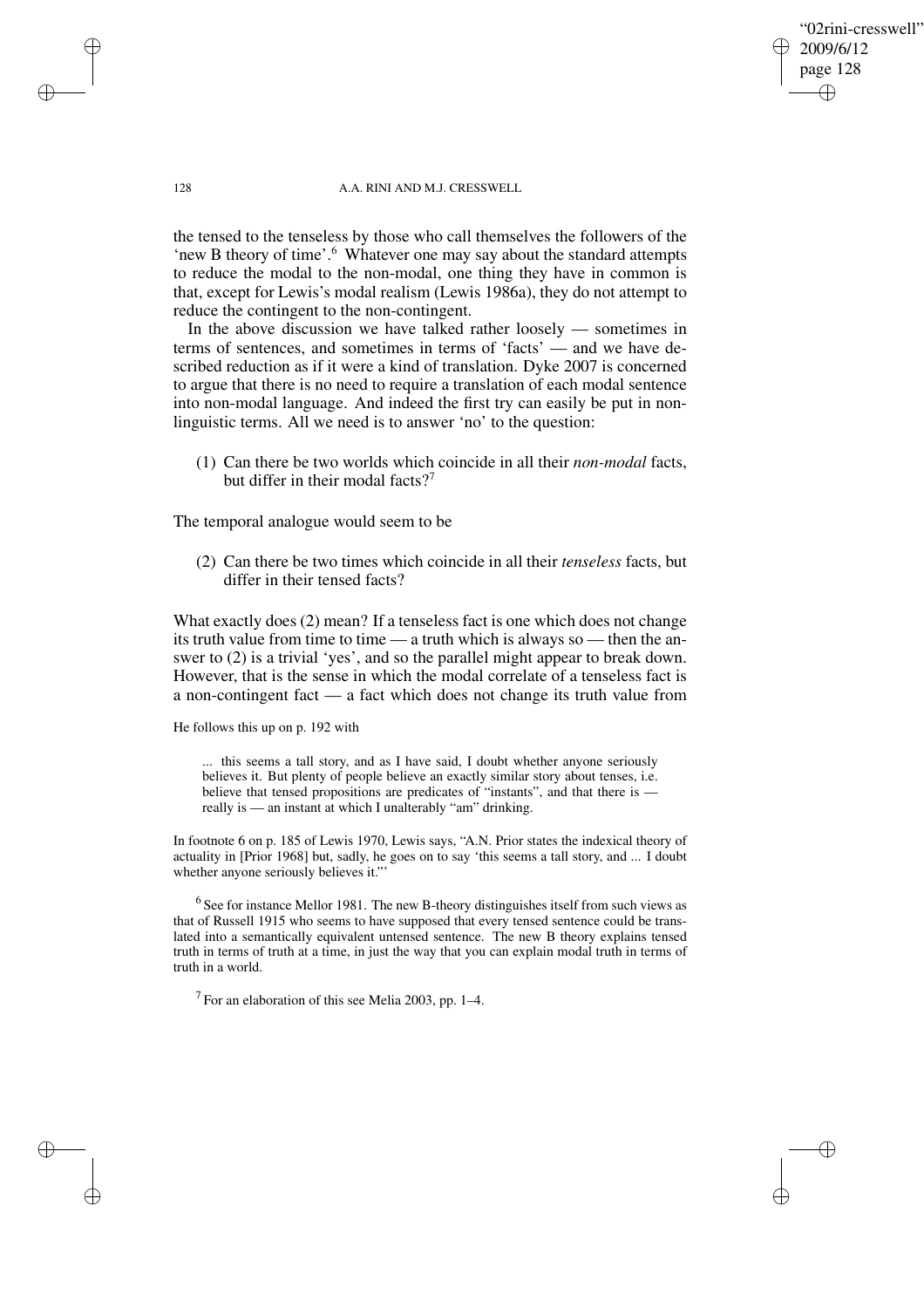✐

✐

✐

✐

world to world. So that the modal analogue of (2) in this sense is not (1) but is:

(3) Can there be two worlds which coincide in all their *non-contingent* facts, but differ in their contingent facts?

The answer to (3) is also a trivial 'yes', since any two worlds will coincide in their non-contingent facts.

An important feature of (1) is that it is neutral on the question of whether there is a metaphysically privileged 'actual' world. An answer 'no' to (1) would not only be acceptable to an 'actualist' like Sider, but would also be acceptable to Lewis, who holds (Lewis 1986b, p. ix) that a world is constituted by "local matters of particular fact", so that all modal truths in a world are determined by (or supervene on if you prefer that language) non-modal facts. So if (2) is the temporal parallel of (1), then (2) would be neutral on the question of whether there is a metaphysically privileged present. Yet that question is one form of the difference between the tensed and the tenseless theories of time. For that reason, even if there is a way of construing (2) which makes it parallel with (1), the difference between the tensed theory of time and the tenseless theory of time cannot give any enlightenment to it. Metaphysicians who allude to the parallel between time and modality need to take extreme care that they get its structure right.<sup>8</sup>

> A.A. Rini School of History, Philosophy and Classics Massey University Private Bag 11−222 Palmerston North New Zealand E-mail: a.rini@massey.ac.nz

M.J.Cresswell Philosophy Victoria University of Wellington PO Box 600 Wellington New Zealand E-mail: max.cresswell@mcs.vuw.ac.nz

<sup>8</sup> This research is supported by the Marsden Fund Council from Government funding, administered by the Royal Society of New Zealand.

"02rini-cresswell"

2009/6/12 page 129

✐

✐

✐

✐